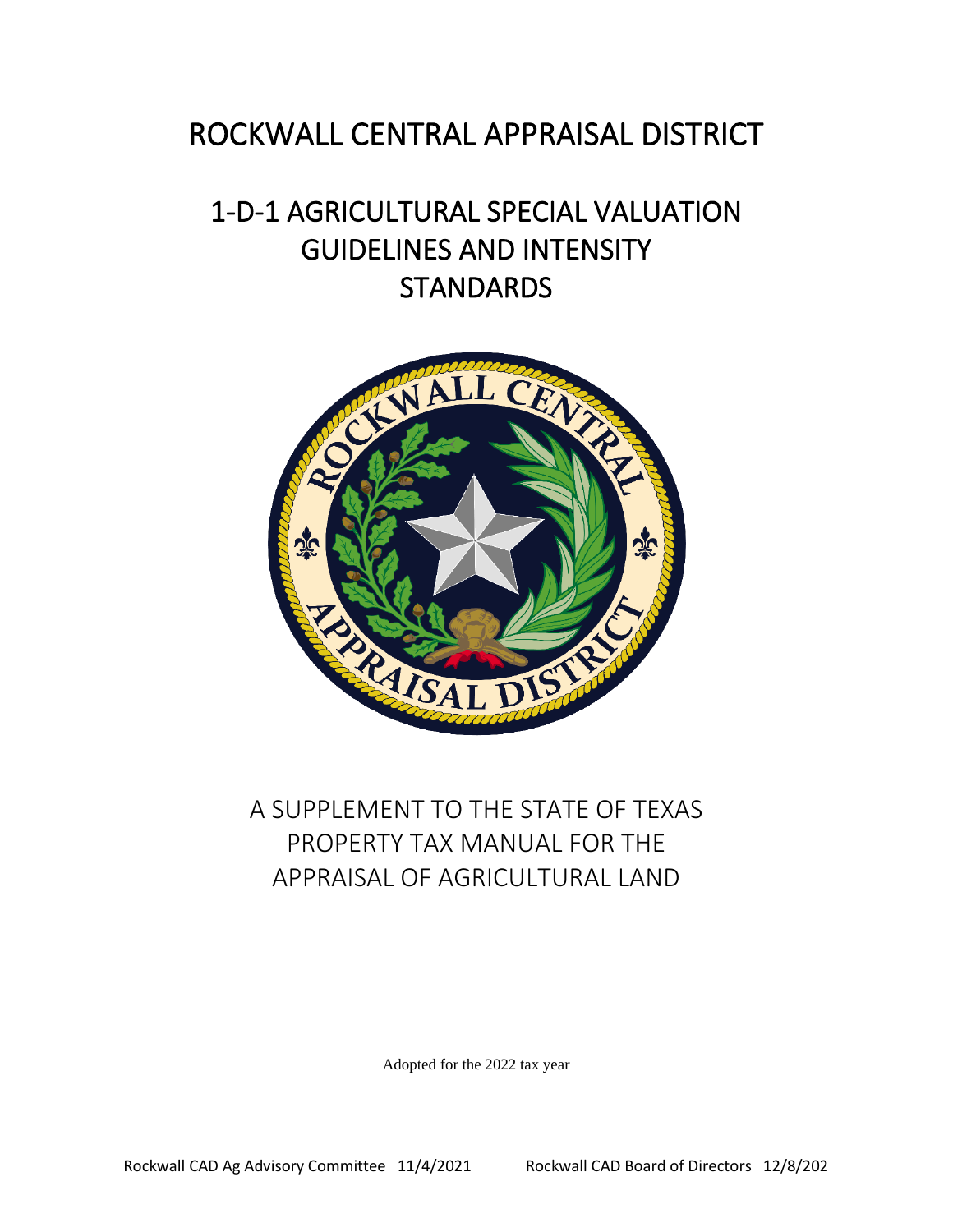# **INTRODUCTION**

In compliance with Texas Property Tax Code Subchapter D, Sec 23.51, the Rockwall Central Appraisal District, with the advice and input of the Rockwall Central Appraisal District Agricultural Advisory Committee, has established the following local agricultural level of intensity standards. It is the opinion of the Rockwall Central Appraisal District and the Agricultural Advisory Committee that these agricultural intensity standards are valid for mass appraisal purposes and can be applied uniformly throughout Rockwall County.

Intensity standards are based upon the typical activities and land utilization of an ordinary and prudent farm or ranch manager in Rockwall County. Land must be utilized as it would be by a typically prudent farm or ranch manager in terms of time, labor, equipment, management and capital to qualify for agricultural valuation.

The Texas Constitution permits special agricultural appraisal only if land and its owner meet specific requirements defining farm and ranch use. Land will not qualify simply because it is rural and has some connection with agriculture. Neither will it qualify because it is open land that has no other possible use. The law does not provide a tax break for every use of open-space land.<sup>1</sup> Casual uses such as home vegetable gardens, hobby farming and ranching, or incidental cutting and baling of hay do not constitute a qualifying agricultural use.

<sup>1</sup> *Manual for the Appraisal of Agricultural Land* -Glenn Hegar, Texas Comptroller of Public Accounts October, 2020 pg.4.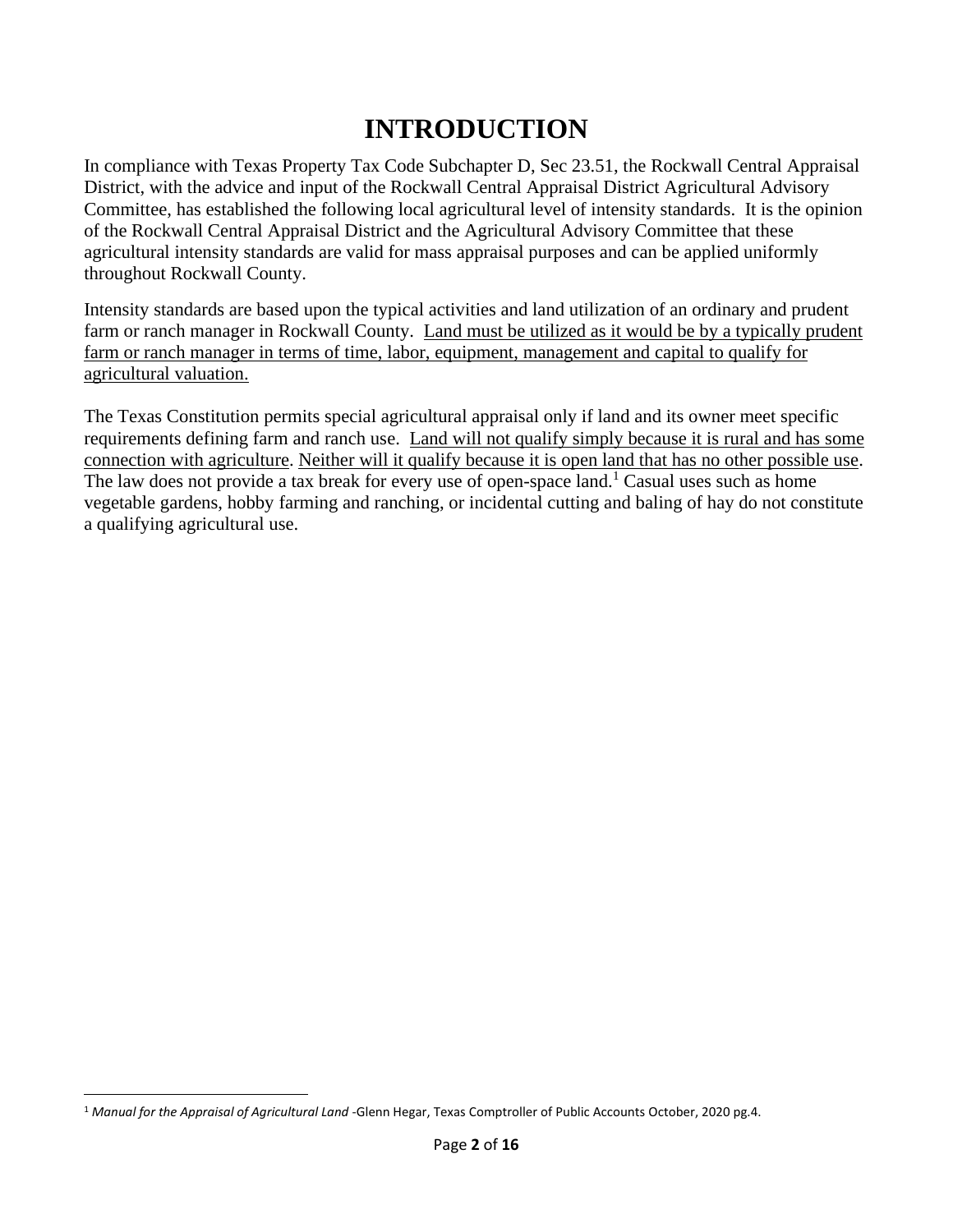The Texas Property Tax Code and the Texas Comptroller of Public Accounts set out 3 tests that a property must pass to qualify for 1-d-1 special appraisal (ag valuation). The property owner must demonstrate that the ag production on the property passes all three tests to qualify for ag valuation:

1. Time Test – The land must have been devoted principally to agricultural use for five of the seven years preceding the application for special appraisal. Land within city limits must have been devoted principally to agricultural use continuously for the preceding five years.<sup>2</sup>

\*\*See Homestead Exemption. See Land Within City Limits-Zoning.\*\*

2. Current and Principal Use Test – Land must be currently devoted principally to agricultural use, to the degree of intensity generally accepted in the area.<sup>3</sup> Land must be devoted principally to agricultural use. If land is used for more than one purpose, the most important or primary use must be agricultural use. The appraiser must determine which use is primary. If another use replaces agriculture as the primary use of the land, then the land is no longer principally devoted to agricultural use and does not qualify for agricultural appraisal.<sup>4</sup>

3. Degree of Intensity Test – This test is intended to exclude land on which token agriculture use occurs in an effort to obtain tax relief.<sup>5</sup>

The degree if intensity test measures whether land is being farmed or ranched to the extent typical for agricultural operations. To receive a productivity appraisal for agriculture use, the land must be a substantial tract large enough to be used for the stated agriculture purpose to the degree of intensity typical in the area.

<sup>2</sup> *Manual for the Appraisal of Agricultural Land* -Glenn Hegar, Texas Comptroller of Public Accounts October, 2020 pg. 11.

<sup>3</sup> Ibid, pg. 5.

<sup>4</sup> Ibid, pg. 7.

<sup>5</sup> Ibid, pg. 8.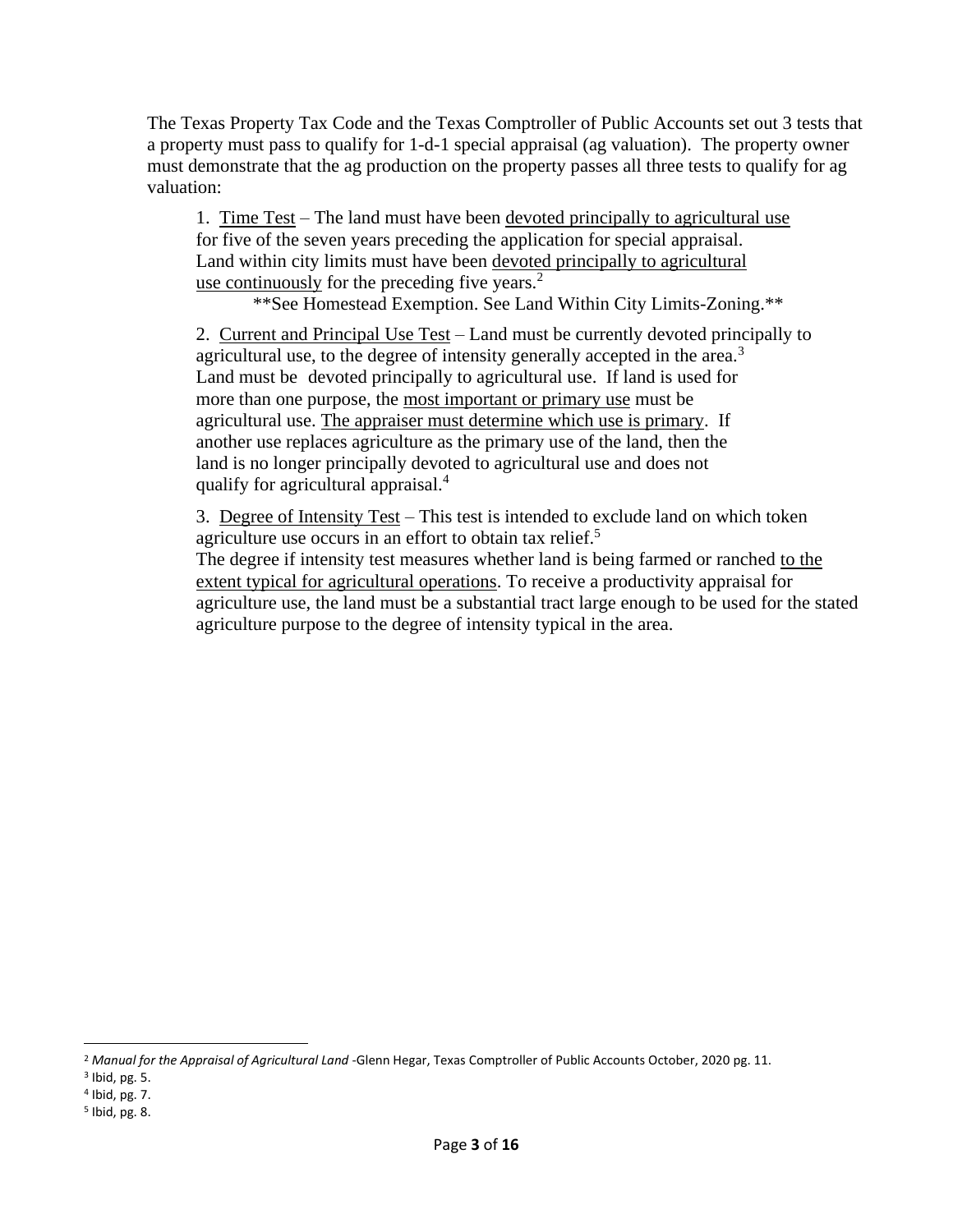# **DEFINITIONS OF KEY WORDS/PHRASES**

- PRUDENT capable of making important management decisions; shrewd in the management of practical affairs
- SUBSTANTIAL ample to satisfy; considerable in quantity. Agricultural land must be an identifiable and substantial tract of land. This means that the tract must be of adequate size to be economically feasible to farm or ranch. Thus, when two smaller tracts are used together, they may become a substantial amount of land; when used separately, they may not.
- TYPICAL exhibiting the essential characteristics of a group. Statistically, a typically prudent manager is the median farmer or rancher.
- WORKMANLIKE characterized by the skill and efficiency typical of a good workman; competent and skillful.
- AREA the land inside the jurisdictional boundaries of the Rockwall Central Appraisal District.
- MINIATURE ANIMALS breeds of standard grazing livestock, generally smaller in stature, bred primarily for recreational pursuits such as pets or show animals.
- SHOW ANIMALS Animals bred to specific breed standards and qualify to be entered into contest to be judged by those standards. Show animals typically have recorded lineage records. They are typically given a higher level of individualized care and feeding than standard livestock. Although they may be food / fiber producing animals, they are bred, groomed and fed for a primary purpose other than agriculture.
- PETS Livestock that are treated with a primary focus on the animal's needs over the farmer's financial needs. These animals have been diverted from a primarily farm and ranch purpose to a recreational purpose and do not contribute to the agricultural productivity of the farm or ranch.
- LIVESTOCK FARMING the raising of domesticated animals in an agricultural setting primarily to produce food for human consumption or commodities of commercial value using the most efficient and cost effective methods. Animals are kept and sold for primarily agricultural production purposes and are considered workers on the farm for business purposes. Prudent farm and ranch managers seek to minimise costs of production to maximize profit.
- AGRICULTURAL USE TO THE DEGREE OF INTENSITY TYPICAL IN THE AREA farming or ranching to the extent that the typically prudent manager in Rockwall County would farm or ranch on an identifiable and substantial tract of land when the tract is devoted principally to agricultural use. A better understanding of the definition can be gained by identifying the key elements of the definition and explaining each as follows:
	- 1. Degree of intensity generally accepted in the area shall mean that the farming and ranching practices (cropping patterns, planting rates, fertilization methods, harvesting and marketing, livestock management techniques, etc.) are those of a typically prudent farm or ranch manager in Rockwall County.
	- 2. Prudent farm or ranch managers are ordinary farmers, in terms of acres farmed, as well as management ability. Given that all other factors remain constant, the number of acres farmed determines the farmer's capital structure.
	- 3. Prudent farmers or ranch managers located in Rockwall County are assumed to have similar equipment of similar value and utility.
	- 4. A substantial tract is a tract of land large enough to be farmed by itself in a typically prudent manner.
	- 5. Principally means the most prominent, visible and documentable use compared with any other uses to which the land may be put.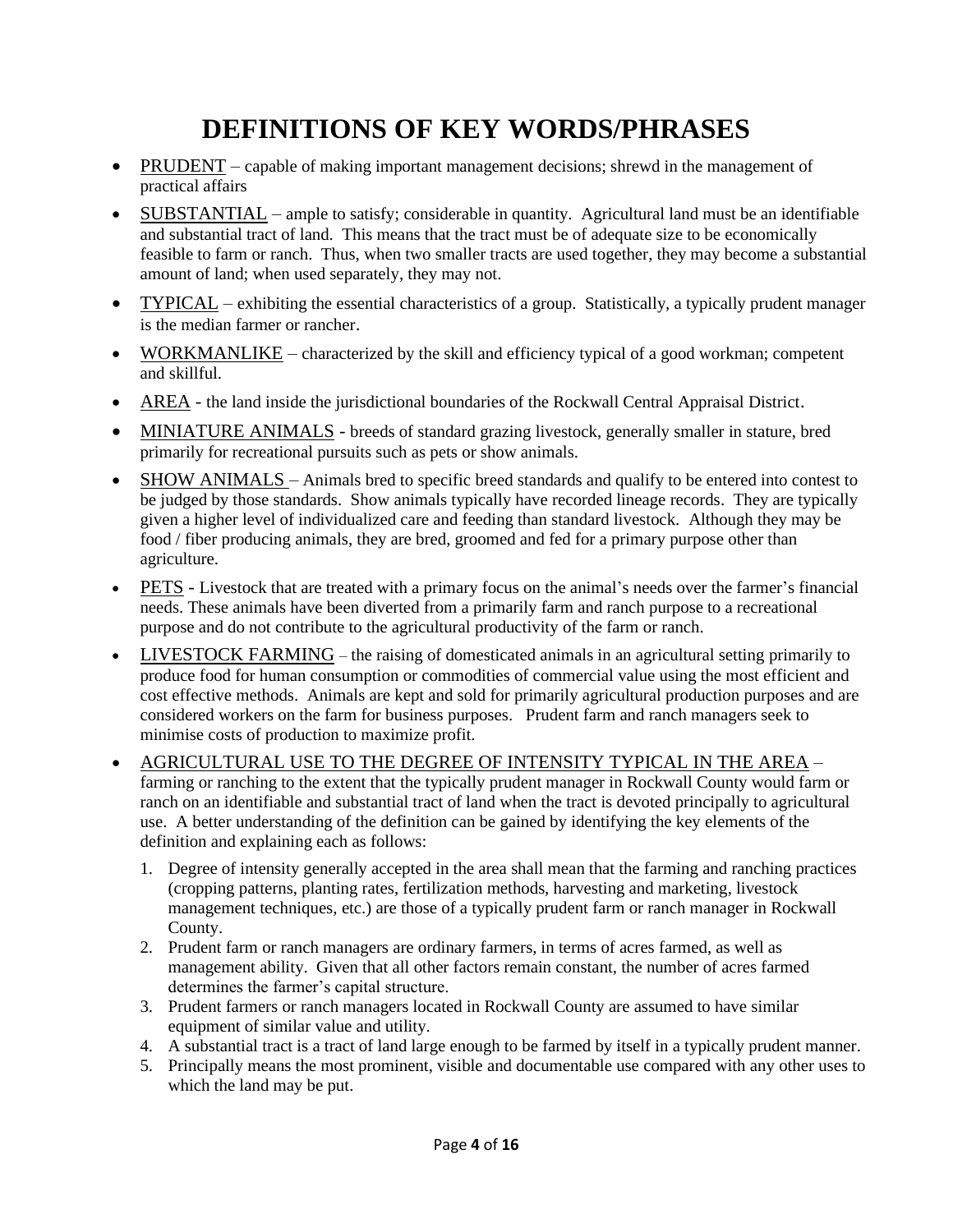## **Homestead Exemption**

The Texas Property Tax Code does not allow homestead exemption and ag valuation on the same physical acreage. When a property owner files for a homestead exemption, they certify that the primary use of the property is human habitation. Filing for an ag valuation, the owner certifies that the primary use of the property is ag production.

Qualifying ag production can only occur on land that has agriculture as its primary use. Acreage classified as homestead cannot be used to concurrently build ag production history to meet the time test. The homestead exemption must be removed from any acreage which the owner wishes to qualify as ag property prior to building ag production history. See Pg. 3, Time Test.

## **Land Within City Limits - Zoning**

Properties within incorporated cities or towns in Rockwall County are subject to zoning ordinances. Zoning ordinances restrict the activities that can occur upon the land. Land that is subject to a zoning ordinance that does not allow agricultural production cannot qualify for agricultural valuation. Example: A 6 acre tract in Emerald City is zoned Single Family Residential (SFR). The SFR ordinances for our example city do not allow livestock on SFR zoned property under 10 acres. A 1-d-1 ag application for cattle or goats on this property would be denied.

If agricultural use is allowed by the city or town as a pre-existing non-conforming use, then property that otherwise would not qualify for ag valuation may qualify until such time as the ag use is no longer allowed by the city or town.

Example: A 6 acre tract in Emerald City is zoned for ag use (AG). The zoning is then changed to a more restrictive zoning, but the city allows the current owner to continue the ag production as a nonconforming use until the property transfers ownership or development occurs. Once the property transfers ownership or development occurs, the property would not qualify for ag valuation.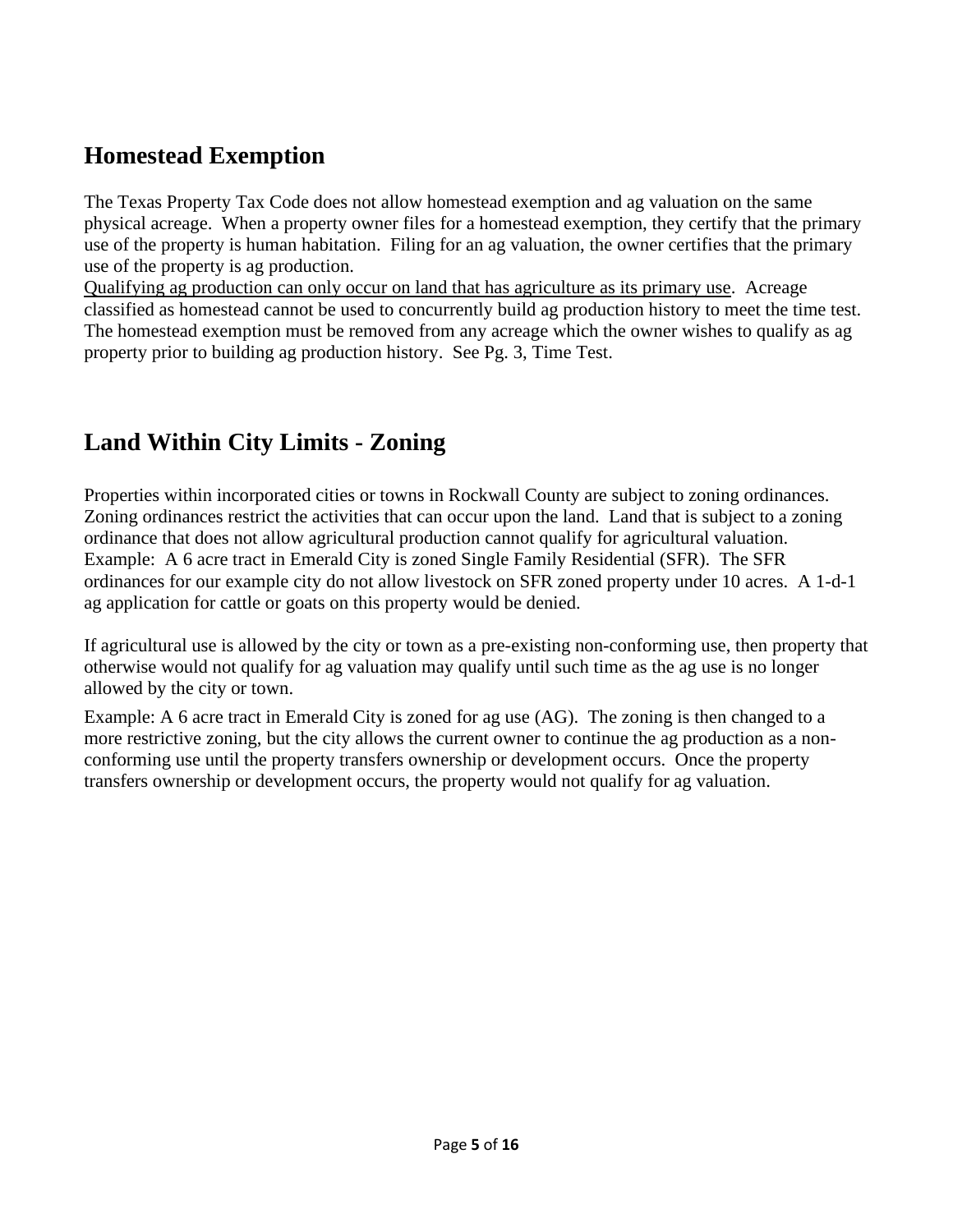## **ROCKWALL CENTRAL APPRAISAL DISTRICT 1-d-1 AGRICULTURAL VALUATION**

The intensity standards included in this document are minimums and have been developed by the Rockwall Central Appraisal District, with the advice and input of the Rockwall Central Appraisal District Agricultural Advisory Committee, based on typical agricultural operations in Rockwall County:

- 1. The principal use of the land must be agricultural.
- 2. Agricultural use of a property must be recognizable with the property maintained in a workmanlike manner that would indicate prudent management.
- 3. The land must be utilized to the degree of intensity that is generally accepted in Rockwall County.
- 4. It must be a substantial tract of land that is adequate to support a typically prudent operation and be of a useable management size for the activity involved.
- 5. The land must be producing an agricultural product including but not limited to: qualifying livestock, crops for human or animal food, seed or fiber crops, animal or plant products of commercial value.
- 6. Operator may be asked to provide documentation of management practices, expenses and sales, if necessary; e.g. feed / fertilizer invoices, equipment invoices, sales receipts, labor expenses.
- 7. Operator may be asked to show evidence that he is not engaged in a hobby according to the guidelines set out in Reference Section 183 of the IRS Regulations.
- 8. Only the acreage actually used for a qualifying agricultural activity will qualify for agricultural use appraisal.

There may be circumstances in an agricultural operation not specifically addressed in these guidelines which may allow it to qualify. Exceptions to the general rule will be handled on a case by case basis*.*

The principal use of the land must be agricultural – for farm or ranch purposes – not recreational ones. If the use of the land is principally recreational, or as a hobby, then the activity, although agricultural in nature, is not one that promotes a farm or ranch purpose but instead promotes a recreational purpose. If the land is used primarily to show, train, stable, race, care for or otherwise divert livestock from a farm or ranch purpose, that land so diverted is not eligible as qualified open space land.<sup>6</sup>

<sup>6</sup> *Manual for the Appraisal of Agricultural Land* -Glenn Hegar, Texas Comptroller of Public Accounts October 2020 pg.7.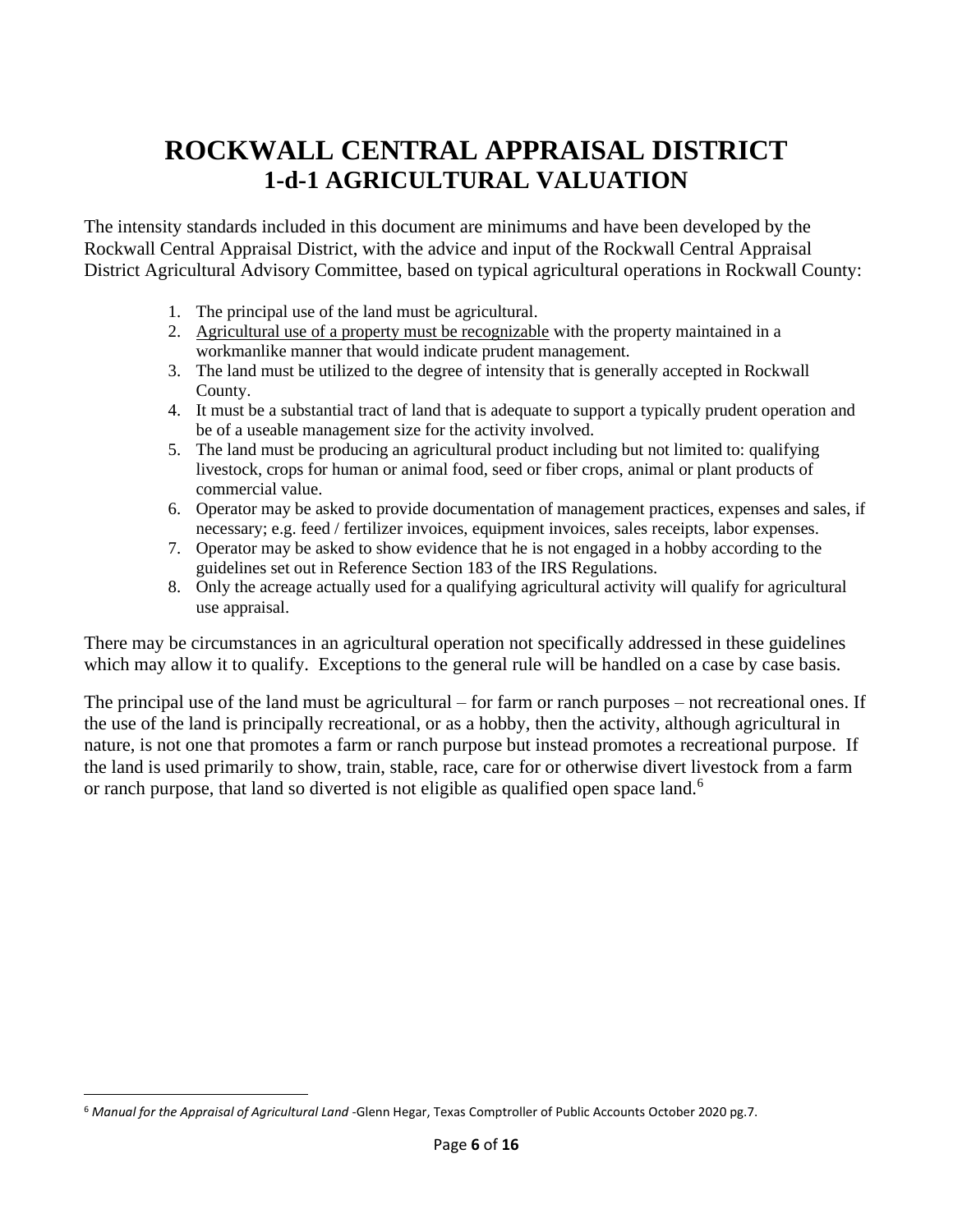## **LIVESTOCK**

Qualifying livestock are animals that are raised for the primary purpose of producing human food, fiber or other products of commercial value using the most efficient and cost effective methods (see Livestock Farming). Land used to graze or keep livestock that are past breeding age or are diverted from farm/ ranch purposes (e.g. 4H projects, livestock as pets, show animals, stabling/riding operations, etc.) does not qualify for special agricultural valuation. Livestock that are not managed by typical livestock farming practices will not be considered qualifying livestock.

Livestock levels of intensity are measured in Animal Units (AU) and the requisite acres of forage. One AU is equivalent to 1,000 lbs. of animal. Please see Appendix A: Animal Unit Equivalent Chart-Texas for information on the number of livestock required to reach the 1 AU threshold.

The chart below will serve as a guideline to the typical number of acres required to produce sufficient forage to sustain a minimum of 1 AU on a year-round basis:<sup>7</sup>

| <b>Type of pasture</b> | <b>Typical</b><br><b>Rockwall</b><br><b>County stocking</b><br>rates per AU |
|------------------------|-----------------------------------------------------------------------------|
| Improved<br>Pasture    | 5 acres                                                                     |
| <b>Native Pasture</b>  | 12 acres                                                                    |

Rotational grazing must be at least 180 days and the intensity doubled.

**COW/CALF** – Minimum 1 AU per 5 acres on improved pasture, Minimum 1 AU per 12 acres on unimproved pasture Raising cattle for the purpose of sale to either processors or to other operators for breeding stock. Must attempt to produce 1 calf for every cow per year. Breeding records may be required.

Please see Appendix A: Animal Unit Equivalent Chart-Texas for information on the number of cattle required to reach the 1 Animal Unit threshold*.*

**ANIMALS USED FOR "CUTTING" or "ROPING" -** Would not qualify, this type of cattle are used for recreational purposes.

**\*\*Cattle that are past breeding age or are diverted from farm / ranch purposes (e.g. show animals, 4H projects, pets, stabling/riding operations, etc.) will not be included toward the calculation of Animal Units.\*\*** 

<sup>7</sup> Rockwall/Kaufman County FSA Office data.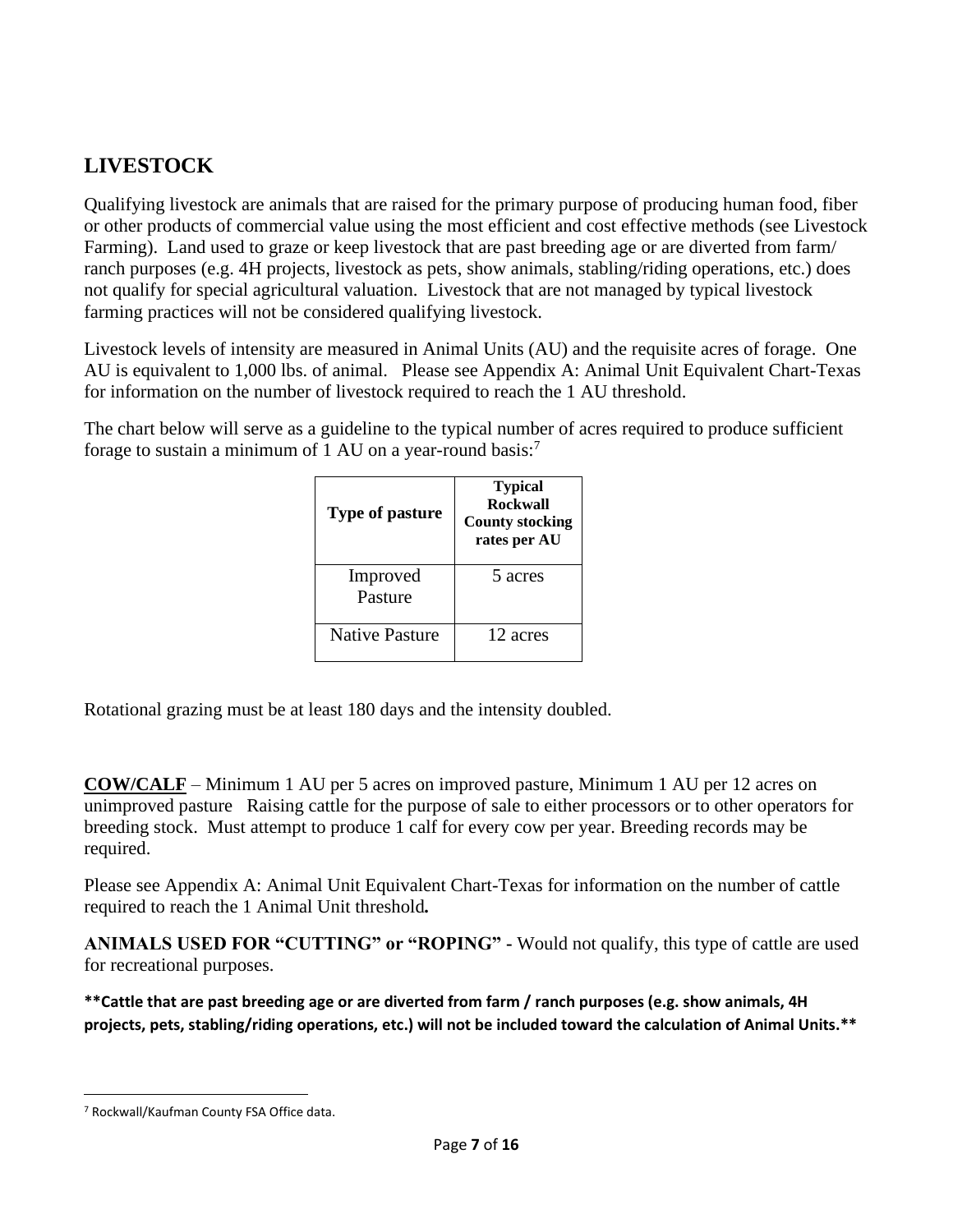Cattle prefer grass rather than browse (trees and shrubs) or forbs (weeds).<sup>8</sup> Pastures that exhibit a high concentration of browse or forbs will not qualify as they will not provide sufficient forage for cattle. Prudent farm and ranch managers monitor the condition of pastures to provide the maximum amount of forage for their livestock*.* Wooded pastures without a sufficient forage base do not qualify as pasture land.

**FENCING REQUIREMENTS FOR CATTLE** – Rockwall CAD adopts the recommendations of the Texas Agricultural Extension Service: The property should have a permanent perimeter fence constructed with at least five barbed wires, with the top wire at least 50 inches above the ground. Seven barbed wires or 48 inch net wire with two barbed wires above it are preferred. Barbed wires above the net wire should be close together (less than 2 inches apart) or far apart (at least 6 inches apart) so they will not catch the leg of a jumping deer. Electric fencing is suitable for internal partition fences, but not for a perimeter fence.<sup>9</sup>

#### **Management Practices - Cattle:**

- Fences Maintained
- Adequate Water Supply
- Weed Control
- Fertilize for Improved Pasture
- Standard Livestock Farming Practices

**SHEEP / GOATS –** Minimum 1 AU per 5 acres on improved pasture, Minimum 1 AU per 12 acres on unimproved pasture. Must attempt to produce one kid/lamb per Nannie/Ewe per year. Breeding records may be required.

**\*\*Sheep / goats that are past breeding age or are diverted from farm / ranch purposes (e.g. show animals, 4H projects, pets, stabling/riding operations, etc.) will not be included toward the calculation of Animal Units.\*\*** 

Please see Appendix A: Animal Unit Equivalent Chart-Texas for information on the number of sheep / goats required to reach the 1 Animal Unit threshold.

Provides two by-products: wool/mohair & meat. Wool/mohair sheep must be shorn at least once per year.

Pastures with a high concentration of ragweed, nightshades, thistles, broomweed, prairie coneflower, juniper or mesquite are not palatable to goats/sheep<sup>10</sup> and will not qualify because they will not produce enough forage. Pastures with a high concentration of johnsongrass or silverleaf nightshade will not qualify because these plants can kill an animal if eaten in large quantities.<sup>11</sup> Wooded pastures without a sufficient forage base do not qualify as pasture land.

<sup>8</sup> *Livestock for Small Acreage Landowners*- Texas Agricultural Extension Service publication B-6091 March/2000 pg. 2.

<sup>&</sup>lt;sup>9</sup> Ibid pg. 2.

<sup>10</sup> Ibid pg. 4.

 $11$  Ibid pg. 5.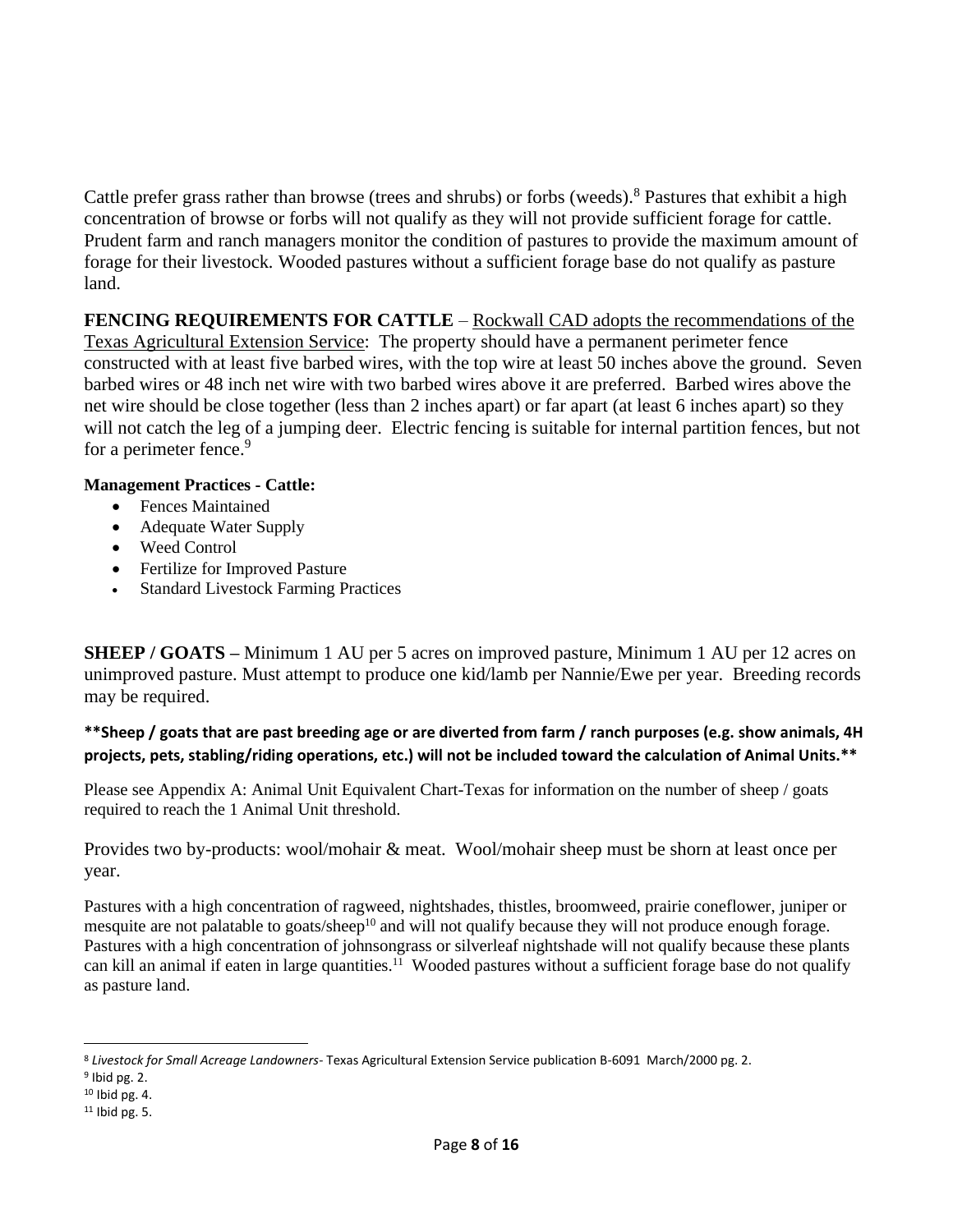#### **FENCING REQUIREMENTS FOR SHEEP / GOATS** – Rockwall CAD adopts the

recommendations of the Texas Agricultural Extension Service: Barbed wire alone is not suitable for goat or sheep fencing. Perimeter fencing should be 39 to 48 inch net wire, with vertical stays of the net wire spaced 12 inches apart to prevent horned animals from getting caught in the fence. Where there is a significant predator problem, vertical stays 6 inches apart will form a better barrier, but animals with horns will get caught if they put their heads through the wire. Smooth or barbed wire can be stretched above the net. These wires should be either less than 2 inches apart or at least 6 inches apart so they will not catch the leg of a jumping deer. Placing a barbed wire near the ground on the outside of the fence will deter some predators from digging under the fence.<sup>12</sup>

#### **Management Practices -Sheep/Goats:**

- Fences Maintained
- Adequate Water Supply
- Weed Control
- Fertilize for Improved Pasture
- Standard Livestock Farming Practices

**LLAMAS AND ALPACAS** – Minimum 1 AU per 5 acres on improved pasture, Minimum 1 AU per 12 acres on unimproved pasture. Must attempt to produce 1 cria per female every 2 years. Breeding records may be required.

#### **\*\*Llamas and alpacas that are past breeding age or are diverted from farm / ranch purposes (e.g. show animals, 4H projects, pets, stabling/riding operations, etc.) will not be included toward the calculation of Animal Units. \*\***

Llama (4 Head = 1 AU); Alpaca (5 Head = 1 AU)

Exclusive to fleece production. Must be shorn at least once per year*.*

FENCING REQUIREMENTS FOR LLAMA/ALPACA - Rockwall CAD adopts the recommendations of the South Central Llama Association: Safe and secure fencing (boards, high-tensile wire, field fence or the like) is recommended. Barbed wire is not necessary as alpacas and llamas are not "pushers" and it can damage fiber and cause injury. Low wire or field fencing is highly recommended to contain young crias. Suggested fencing covers from ground to approx. 4 feet in height.<sup>13</sup>

Management Practices - Llamas and Alpacas:

- Fences Maintained
- Adequate Water Supply Primarily water troughs
- Shelter Providing shade is essential
- Fertilize for Improved Pasture
- Standard Livestock Farming Practices

<sup>12</sup> *Livestock for Small Acreage Landowners-* Texas Agricultural Extension Service publication B-6091 March/2000 pg.5.

<sup>&</sup>lt;sup>13</sup> Information provided by the South Central Llama Association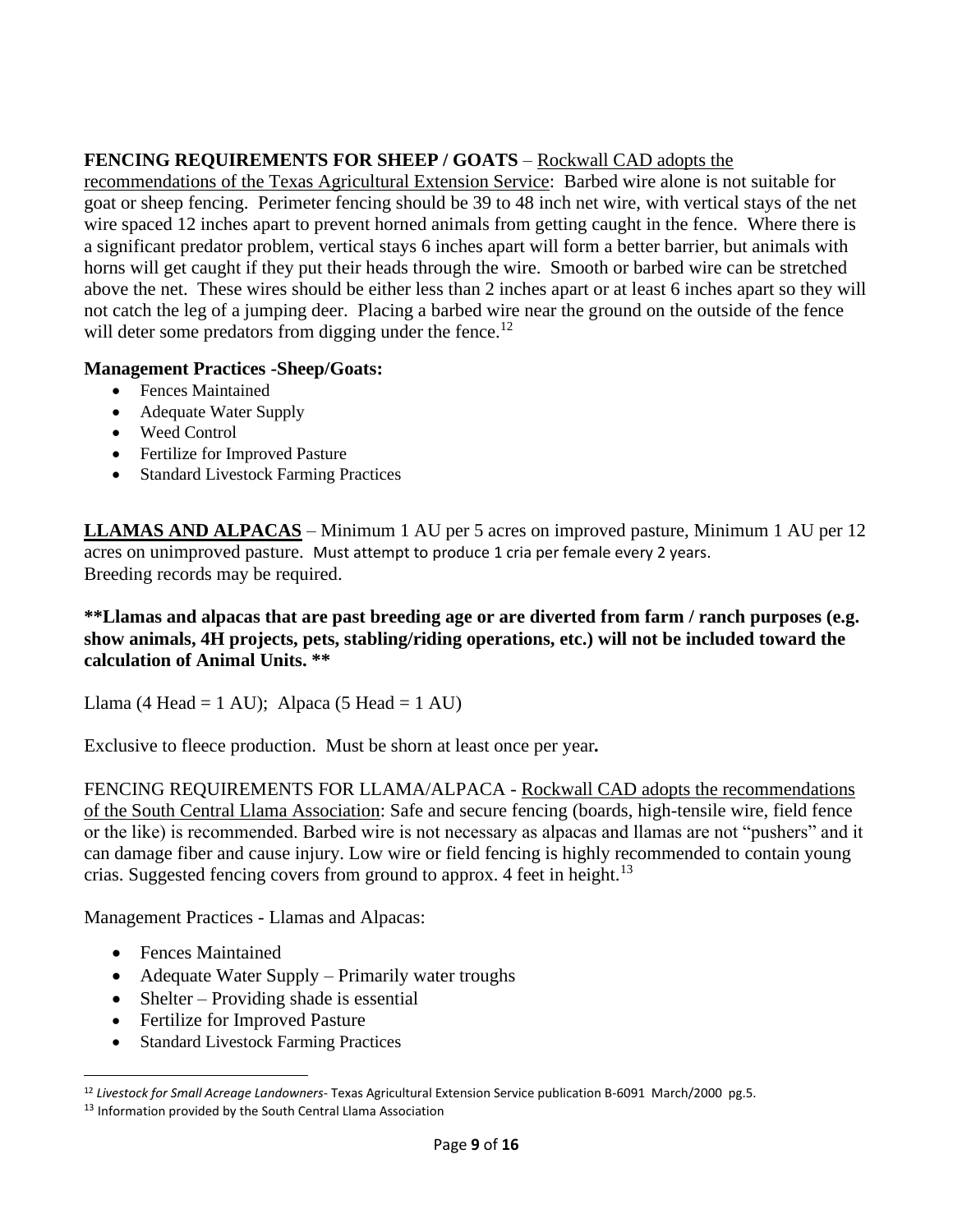**HORSES –** Exclusive to breeding operations; by-products are colt and fillies. Must attempt to produce a minimum of one colt or filly per mare every 2 years. Breeding operations involve having brood mares and usually include special facilities and coastal pasture. Breeding records may be required.

#### **\*\*Horses that are past breeding age or are diverted from farm / ranch purposes (e.g. show animals, 4H projects, pets, stabling/boarding, riding operations, etc.) will not be included toward the calculation of Animal Units. \*\***

Land devoted to grazing for horse stabling/boarding or riding operations will not qualify as the horses are livestock diverted from a primarily farm and ranch purpose to a recreational purpose.

#### **Management Practices - Horses:**

- Fences Maintained
- Adequate Water Supply
- Weed Control
- Fertilize
- Standard Breeding Practices

## **MINIATURE ANIMALS**

Miniature breeds of standard grazing livestock; goats, sheep, horses, cattle, etc., are not considered to be the most efficient use of land resources by prudent farm and ranch managers in Rockwall County.

Although some miniature breeds may produce agricultural products (hair, milk, meat etc.) as a byproduct, the primary uses of these animals are as show animals or pets. These animals have been diverted from a primarily farm and ranch purpose to a recreational purpose and do not contribute to the agricultural productivity of the farm or ranch. Therefore, breeding, grazing, keeping or selling miniature animals is not considered a qualifying agricultural activity in Rockwall County.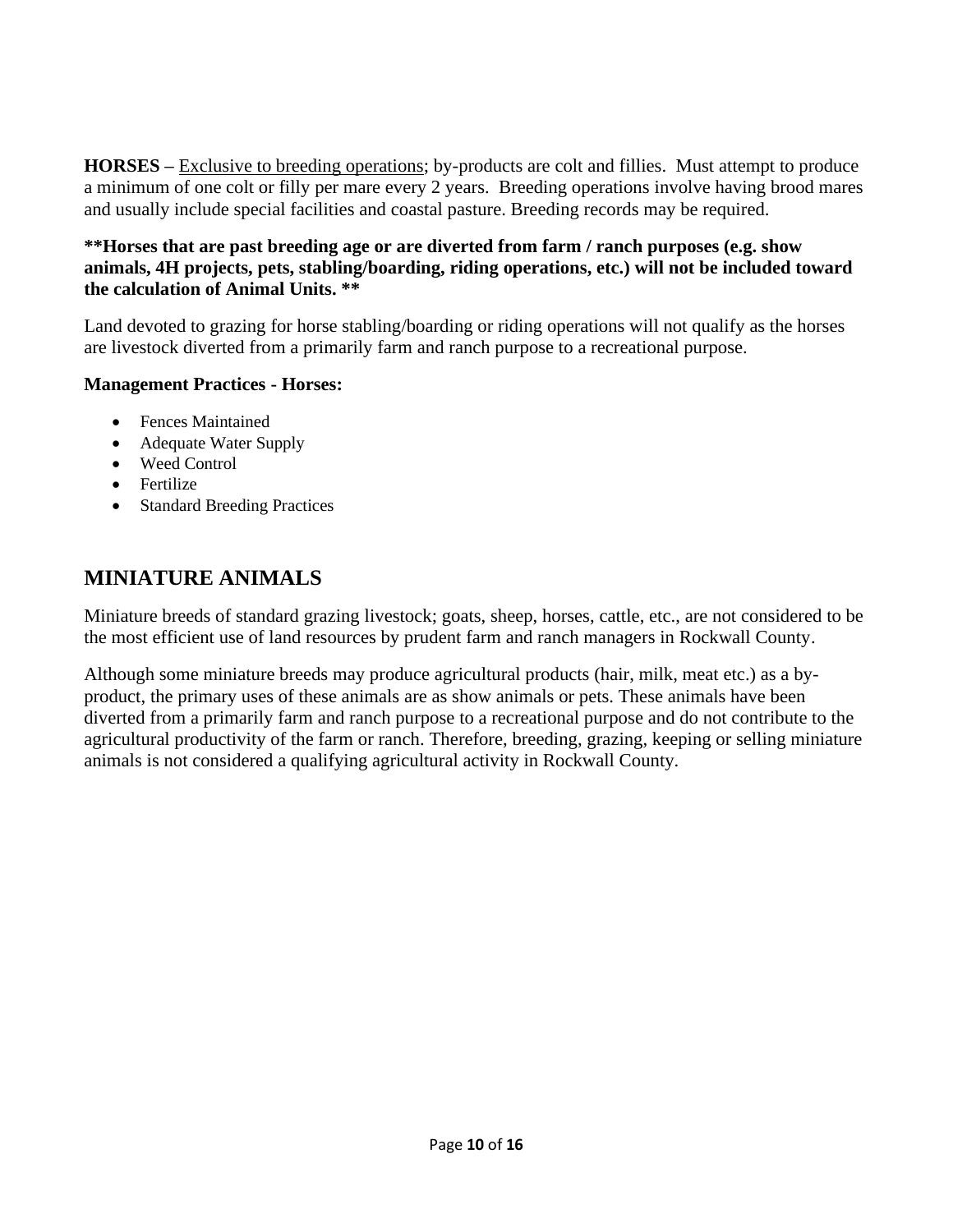## **EXOTICS**

Exotic animal means a species of game not indigenous to this state, including axis deer, nilga antelope, red sheep, other cloven-hoofed ruminant mammals, or exotic fowl as defined by section 142.001, Agricultural Code.<sup>14</sup> To qualify for special appraisal, the law requires the purpose in using the land for these animals be for the production of food or other commercially valuable products.<sup>15</sup>

#### **\*\*Exotics that are past breeding age or are diverted from farm / ranch purposes (e.g. show animals, 4H projects, pets, stabling/riding operations, etc.) will not be included toward the calculation of Animal Units. \*\***

Please see Appendix A: Animal Unit Equivalent Chart-Texas for information on the number of exotics required to reach the 1 Animal Unit threshold.

Minimum of 4 Animal Units per ½ acre.

Exclusive to food production or commercially valuable products, by-products are meat and hides.

#### **Management Practices - Exotics:**

- High Fences Maintained
- Adequate Water Supply
- Intentional Feeding w/ Commercial Feed
- Standard Commercial Breeding and Farming Practices per Species

#### **POULTRY**

Minimum of 1000 birds per acre; by-products are eggs, meat, feathers and offspring.

Qualifying poultry operations must have a contract with a poultry production company.

**\*\*Poultry that are past breeding age or are diverted from farm / ranch purposes (e.g. show animals, 4H projects, pets, etc.) will not be included toward the calculation of Animal Units. \*\***

#### **Management Practices - Poultry:**

- Fences Maintained
- Adequate Water Supply
- Commercial Feed
- Poultry Production Contract
- Standard Commercial Poultry Breeding and Farming Practices

<sup>&</sup>lt;sup>14</sup> Texas Property Tax Code Section 23.51(6).

<sup>15</sup> *Manual for the Appraisal of Agricultural Land* -Glenn Hegar, Texas Comptroller of Public Accounts October 2020 pg.8.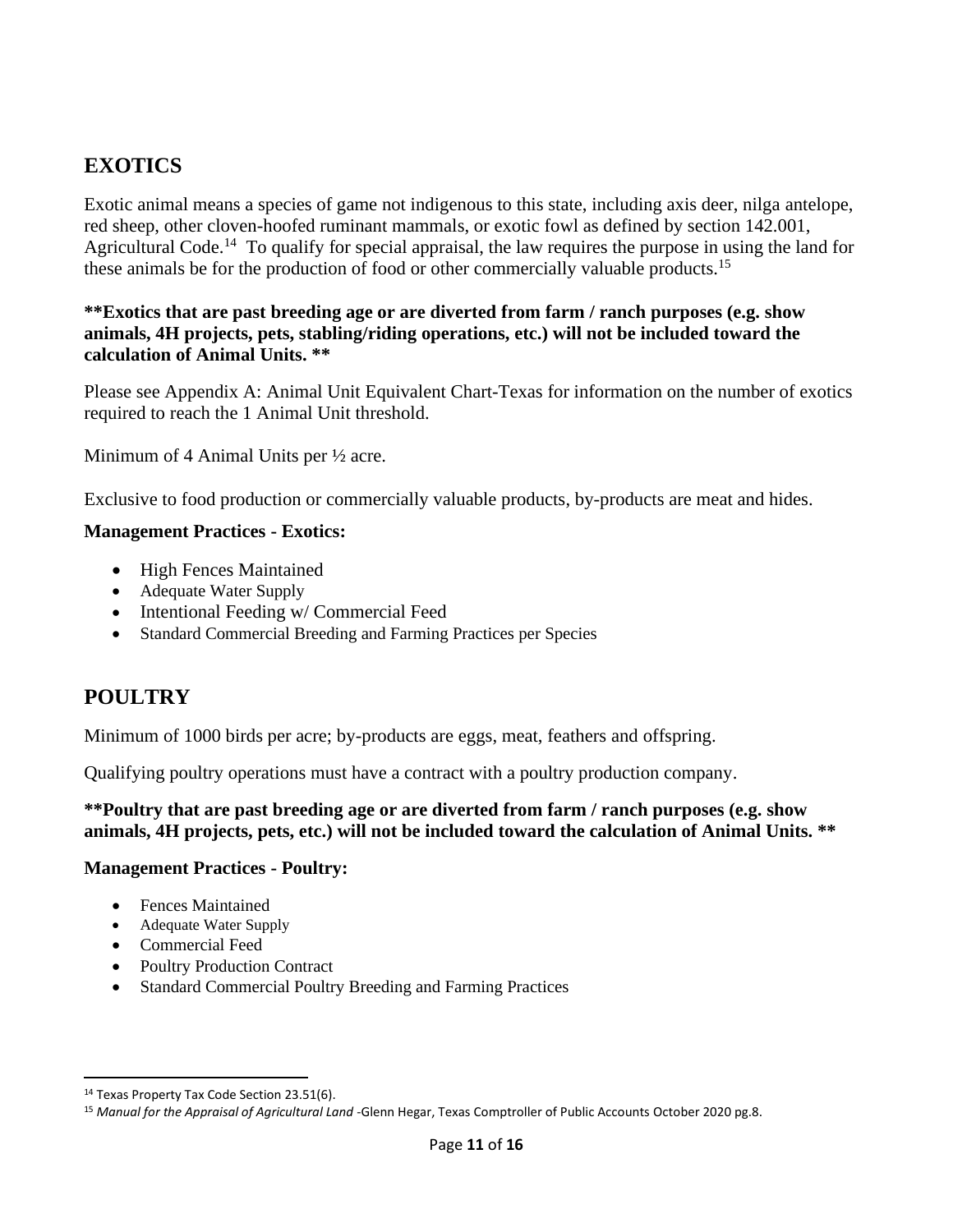## **HAY MEADOW**

See Livestock section for minimum pasture sizes for Improved or Native hay production.

Yield per acre: minimum 1 cutting per year. This operation involves the cultivation of certain native grasses or higher nutrient yield (improved) grasses for livestock feed*.*

Proof of baling receipts, proof of sales and proof of ownership of cattle may be required.

Pastures with a high concentration of trees, shrubs and/or weeds will not qualify. Prudent farm and ranch managers will not allow tree, shrub or weed infestations as these significantly reduce land productivity. The land must be maintained in a workmanlike manner.

#### **Property cut one time to clear the grass/weeds will not qualify as hay bailing for agricultural valuation.**

#### **Management Practices - Hay:**

- Cut/Bale
- Apply herbicide as needed
- Limited Grazing
- Marketed for sale or used for personal livestock feed

## **CROPLAND**

This operation involves the cultivation of soil for planting grain crops with the intent of harvest for sale or feed. Must be able to provide yearly proof of purchase of seed and fertilizer.

#### **Management Practices - Crop:**

- Shredding previous crop
- Applying herbicide
- Tillage
- Insect control
- Planting
- Harvest
- Fertilize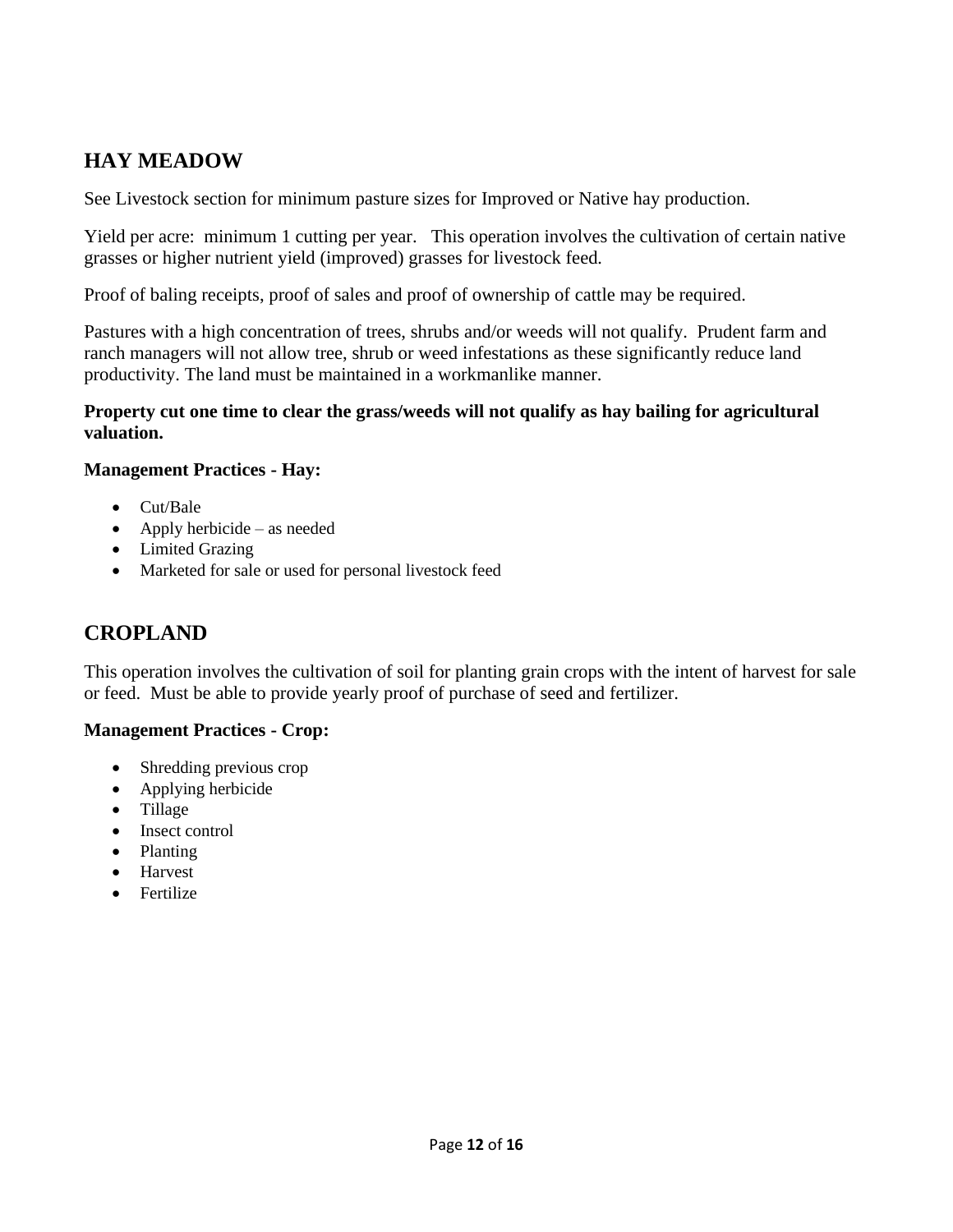## **ORCHARD/VINEYARD**

An orchard or vineyard is an intentional planting of trees, bushes or vines that are maintained for food production. MUST BE A WHOLESALE OPERATION. Prudent managers will have a schedule in place for fertilization & pest control*.* Minimum standards of production:

Only the acreage actually planted will qualify. Ponds, tanks or other open air water storage will qualify only if they are an integral part of the irrigation of the orchard.

Trees must be mature and capable of producing a fruit/nut crop to qualify.

- Pecan Trees: 10 per acre Rockwall CAD adopts the Texas A&M Agrilife Extension recommendations for pecan tree spacing - Minimum tree spacing: 35' between trees.<sup>16</sup> A prudent manager will typically plant an improved variety of tree from a nursery either as a container tree or bare root tree. Orchard floor must be free of weeds. Improved pecan trees typically require a minimum of 42 inches of water annually. Trees will be individually irrigated and are typically 10 years old before they begin to produce a qualifying crop.<sup>17</sup> Crops must be harvested annually.
- Peach Trees: 35 per acre Rockwall CAD adopts the Texas A&M Agrilife Extension recommendations for peach tree spacing - Minimum tree spacing: Irrigated land- 18' between trees, 22'-24' between rows. Non-Irrigated land-24' between trees.<sup>18</sup> A prudent manager will plant a variety of tree that has long-term proven production for this area of Texas. They will plant trees between 2 -4' tall. Those trees will begin bearing qualifying crops by the third season after planting. Trees must be pruned annually. Orchard floor must be free of weeds. Crops must be harvested annually.
- Lime Trees: In recognition that sensitivity to cold weather precludes commercial lime production in Texas, <sup>19</sup> the Rockwall Central Appraisal District Agricultural Advisory Committee has determined that lime orchards are not a viable agricultural utilization of land in Rockwall County.

Vines must be mature and capable of producing a harvest to qualify:

• Vineyard: 500 plants per acre

Vines typically begin bearing qualifying harvest the  $3<sup>rd</sup>$  year after planting.<sup>20</sup> Crop must be intended for sale and harvested annually.

#### **Management Practices – Orchard/Vineyard:**

- Weed control
- **Fertilizer**
- Adequate Water Supply
- Insect control
- Pruning
- Wholesale Operation
- Marketing for sale
- Annual Harvest

<sup>16</sup> https://aggie-horticulture.tamu.edu/fruit-nut/commercial-pecan-orchards-in-texas/

<sup>&</sup>lt;sup>17</sup> Information provided by the Texas Pecan Growers Association

<sup>18</sup> https://aggie-horticulture.tamu.edu/fruit-nut/files/2015/04/peaches\_2015.pdf

<sup>19</sup> https://aggie-hortiulture.tamu.edu/citrus/limes.htm

<sup>&</sup>lt;sup>20</sup> Information provided by the Texas A&M Agrilife Extension Service - Viticulture Program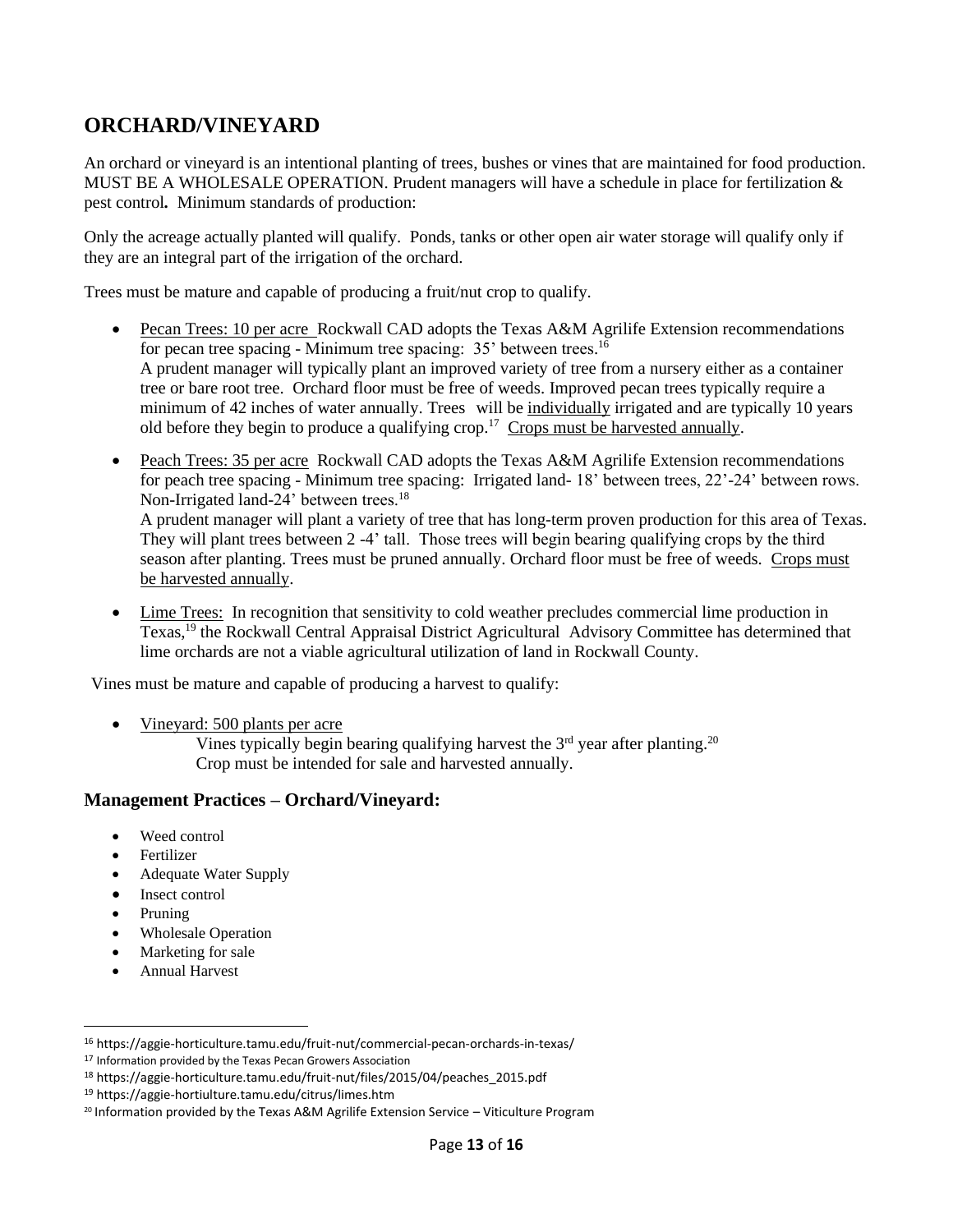### **TIMBER**

In recognition that Rockwall County does not appear on the Texas State Comptroller's Office map of the "Forest Region in Texas", and as the soil types and ecosystems in Rockwall County do not support the large growth of timber required for timber production, the Rockwall Central Appraisal District Agricultural Advisory Committee has determined that timber is not an economically viable agricultural utilization of land in Rockwall County.

#### **BEES**

Bee nuclei and beehives on the property must be owned by the owner of record for the property. If the nuclei and beehives are not owned by the property owner, the land will not qualify for Ag Valuation. A property owner may contract with a third party to manage the beehives, but must retain ownership of the nuclei and beehives.

The minimum (available for ag production) tract size allowed for bee production: 5 acres.

The maximum (available for ag production) tract size allowed for bee production: 20 acres.<sup>21</sup>

Minimum number of live hives: 6 for the first 5 acres

1 hive each additional 2.5 acres up to 20 acres

Must provide proof of current registration of hives with the Texas Apiary Inspection Service.

Ag will be granted on the total agricultural acreage (within the minimum and maximum allowed by law), not just where the hives are located.

The required number of live beehives must remain on the property for the entire year.

## **EXCEPTIONS**

There may be circumstances in an agricultural operation not specifically addressed in these guidelines which may allow it to qualify. Exceptions to the general rule will be handled on a case by case basis.

If a small tract is used as part of a larger family operation, it may qualify. Written verification of participation in a larger family operation must be filed with the Appraisal District. These tracts must pass all eligibility requirements except size and be continuously used to support a larger farm or ranch in close proximity.

<sup>&</sup>lt;sup>21</sup> Texas Property Tax Code Section 23.51(2).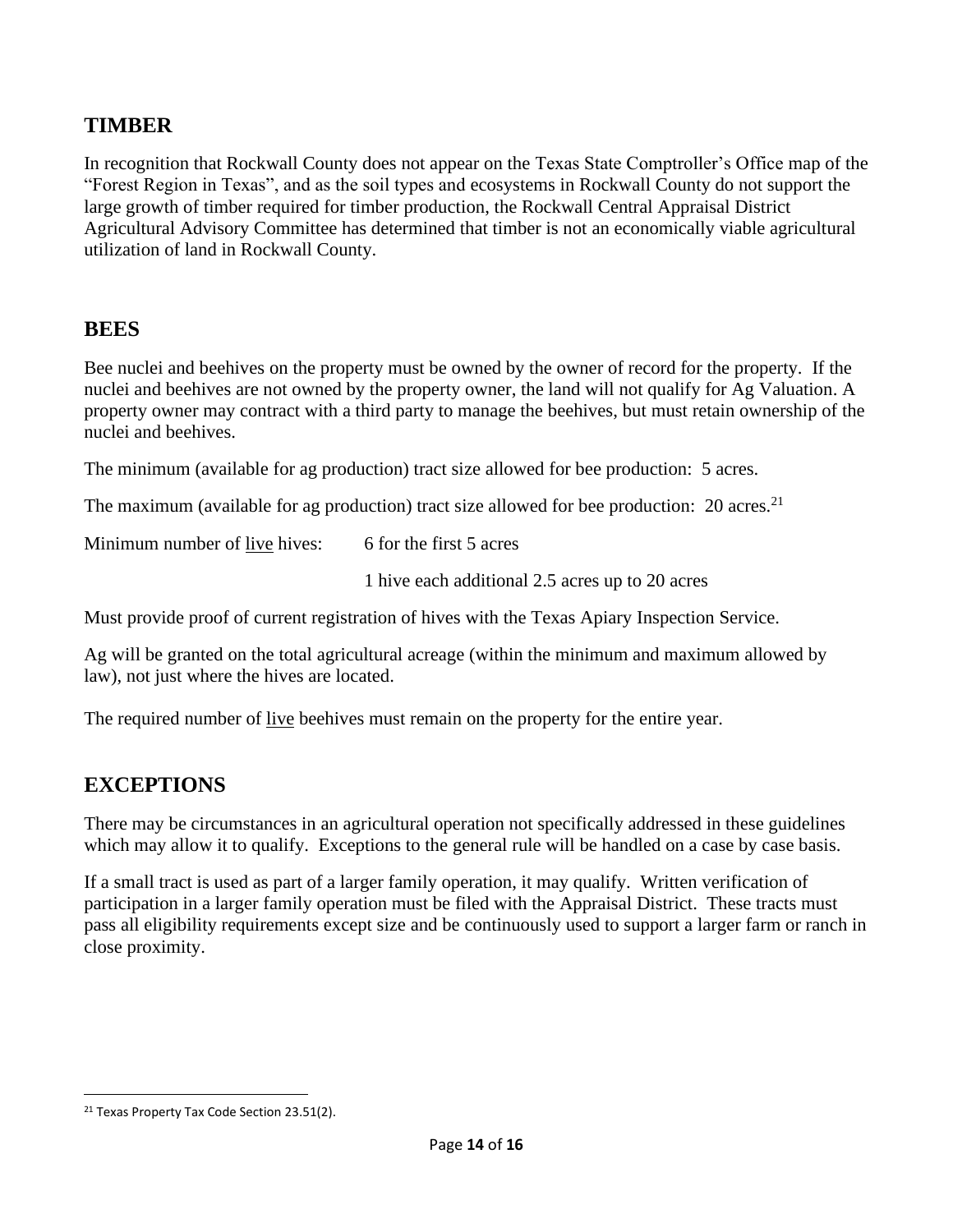## **Examples of agriculture related activities that do not qualify for ag valuation:**

- Harvesting of native plants or wildlife.
- Processing of plants or animals. Processing constitutes any activities that take place after the crop or animal has been raised or harvested and any activity a nonproducer carries out on agricultural products. Processing begins at the first level of trade beyond production. Processing done by the primary producer does not qualify for ag valuation.<sup>22</sup>
- Land used to train, show, stable/board or race horses.
- Land used to ride horses for recreation, or to keep or use horses in some manner that is not strictly incidental to breeding horses.
- Raising poultry without a contract with a poultry production company.
- Hobby farming
- Home vegetable gardens
- Property cut once to clear land or for weed control.

## **This list is not exhaustive.**

<sup>22</sup> *Manual for the Appraisal of Agricultural Land* -Glenn Hegar, Texas Comptroller of Public Accounts October 2020 pg. 6